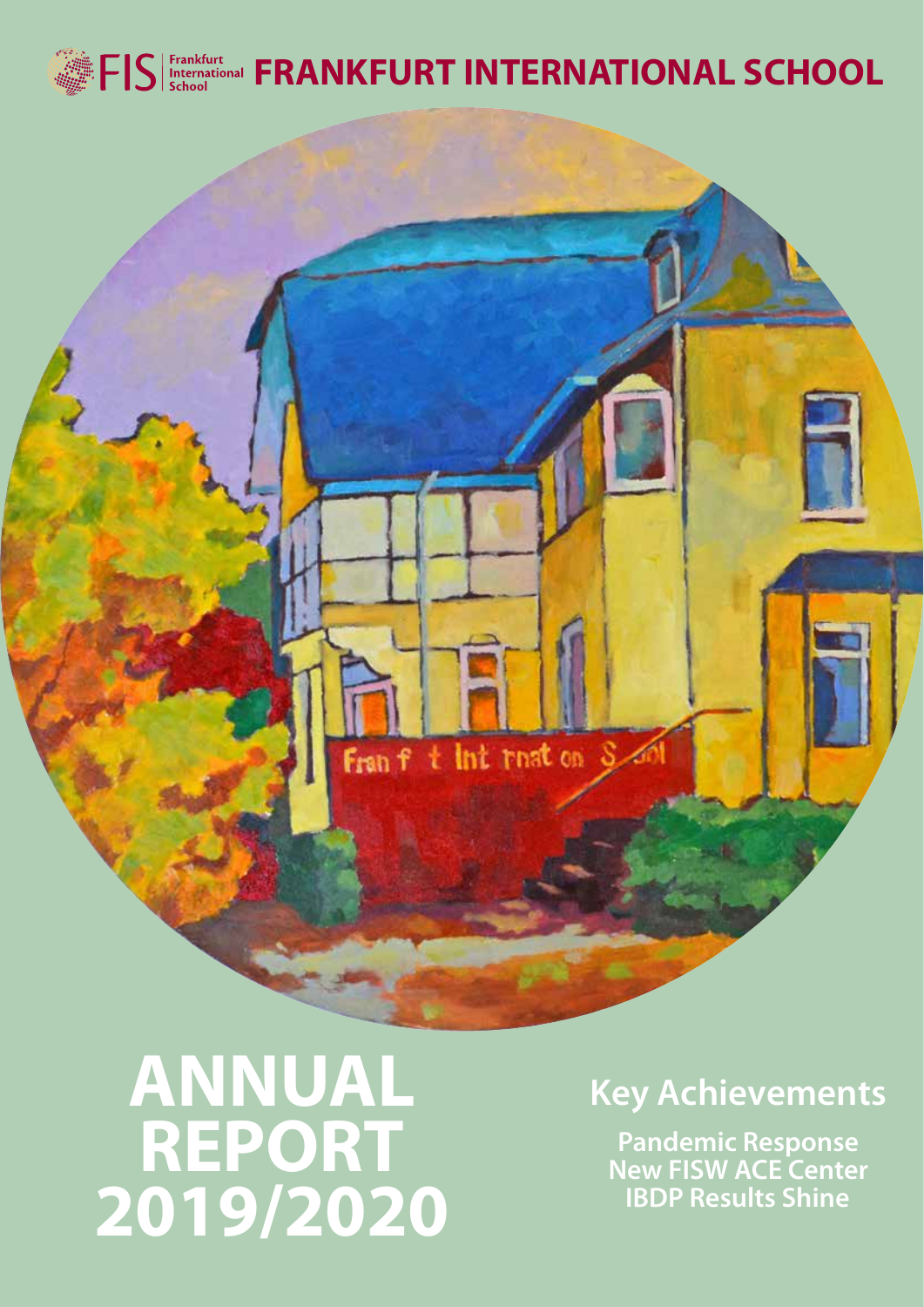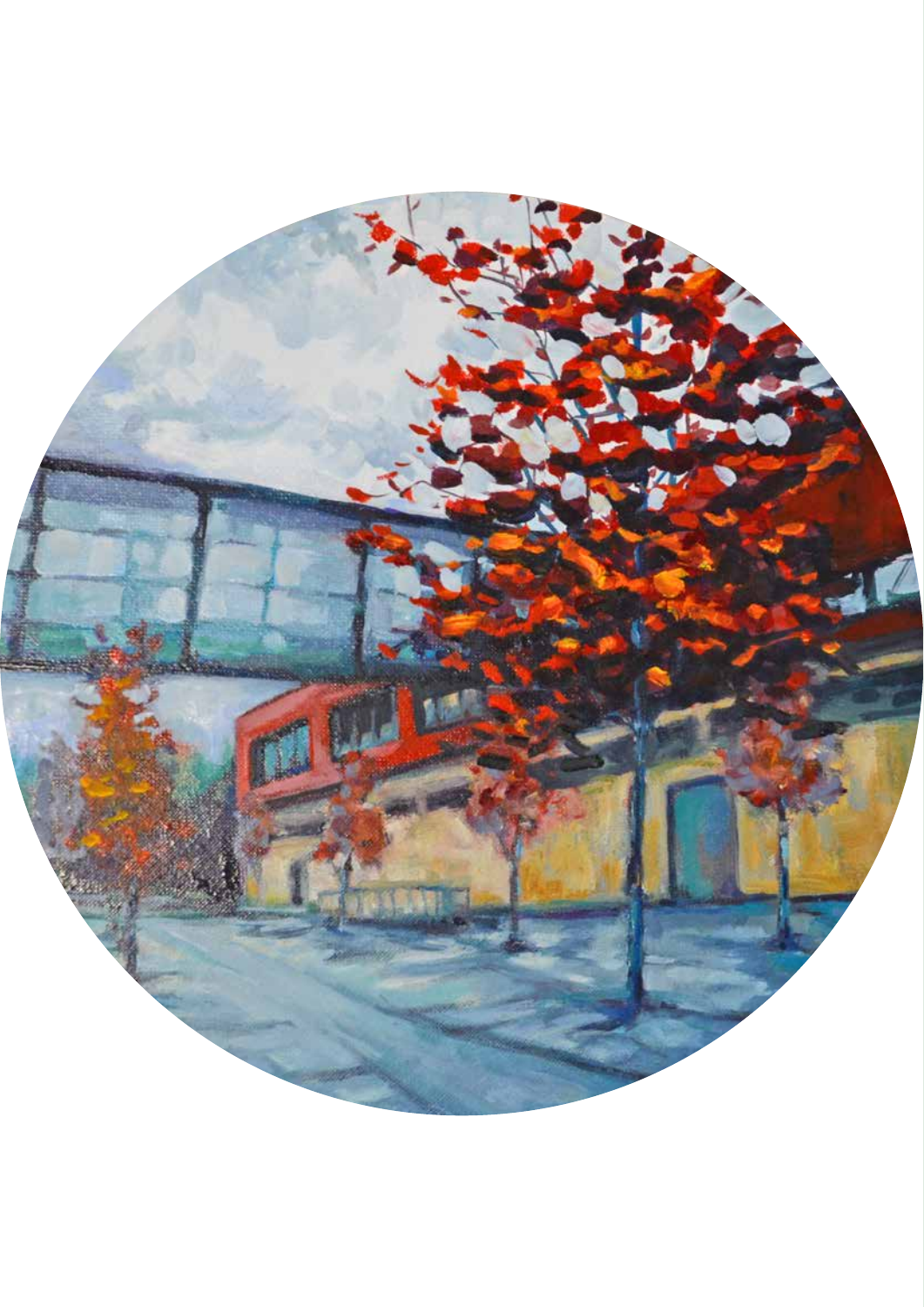The 2019/2020 school year began like any other. Students from more than 60 nationalities arrived on our campuses in August. Old friendships were rekindled and new friendships forged among administration from around the globe. Our large annual events such as Welcome BBQs, the FIS Applefest and our FISW International Festival highlighted the first semester as they have for decades.

During the fall we celebrated another year of strong IB results and college acceptances among our Intelligence, alumna Wendy Sax ('76) shared her groundbreaking film, Moving Stories, about teaching dance to recent immigrants, and Elizabeth Schroeder arrived to speak with teachers and parents on the sensitive topic of student sex education. It was a busy year of welcoming renowned

On stage, the school year began with the usual highlights in performing arts as students put on a students from 10 different international schools for the ISTA Festival. In addition to packing the house at FIS artistic productions and concerts, over 100 FIS parents went out for a night on the town to enjoy a musical production of Sweeney Todd at Frankfurt's English Theater.

brought home trophies, with a particularly exciting home ISST finale win by the boys Varsity Volleyball team. FIS fielded a strong team for its first entry in a robotics tournament for Grades 5-7 and the elementary students had another enriching experience as FIS hosted a Jr. Model United Nations Conference. From the fall through the winter, the FIS calendar was packed for young and older students alike.

upon to show a different aspect of its strength and resilience as Covid-19 forced its campuses to close and its Distance Learning Plan (DLP) to begin. Having prepared for this possibility, the transition was almost seamless as teachers led Zoom lessons and partnered with parents to support home learning. Surveys were offered throughout this period to confirm that the DLP was successfully supporting students and to help the school refine its strategies to support students using parent input.

As spring moved toward summer, we began to return students to campus in May and all students had the opportunity to return during the month of June. This allowed departing FIS students to bid their goodbyes to friends and teachers as they moved to new adventures. The school year ended with our community feeling as though its resiliency had been put to the test, and we exceeded our own high expectations. In that regard, while this was a year unlike any other, our community's resolve to achieve its goals also made it a year just like every other since the school was founded.

Dr. James Beaty Dr. Paul Fochtman Chair Board of Trustees Head of School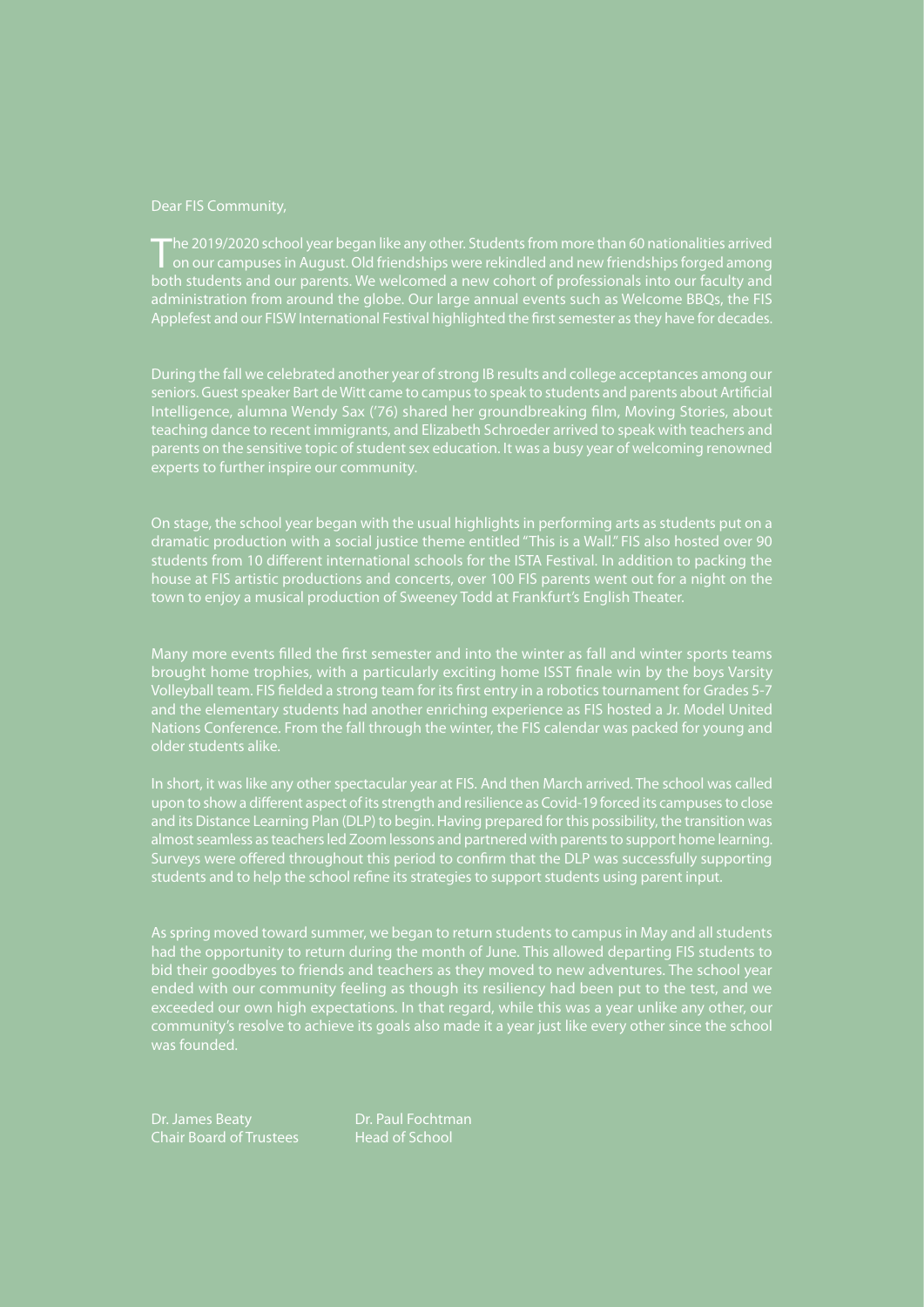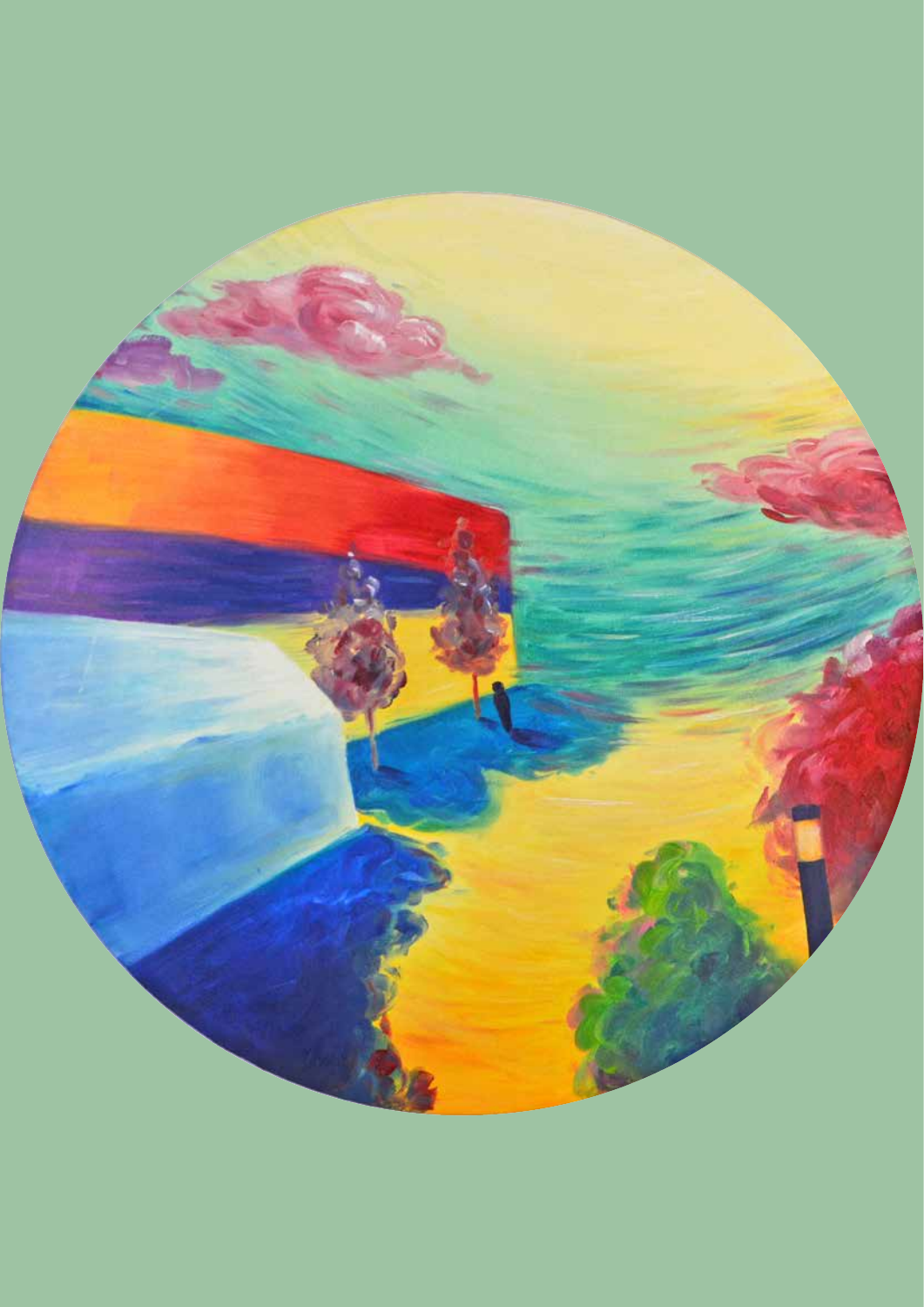#### **Student Profile**

#### **Student Enrollment at FIS as of 1 September 2019**

The school is choosing to limit its growth and maintain a stable enrollment with a target of 1820 students.



FIS has a very low turnover rate among its faculty and staff when compared with other leading international schools around the world.





#### **Student Count**

#### **Nationalities at FIS as of 1 September 2019**

The school has maintained the most diverse student population among German international schools with over 60 nationalities represented.

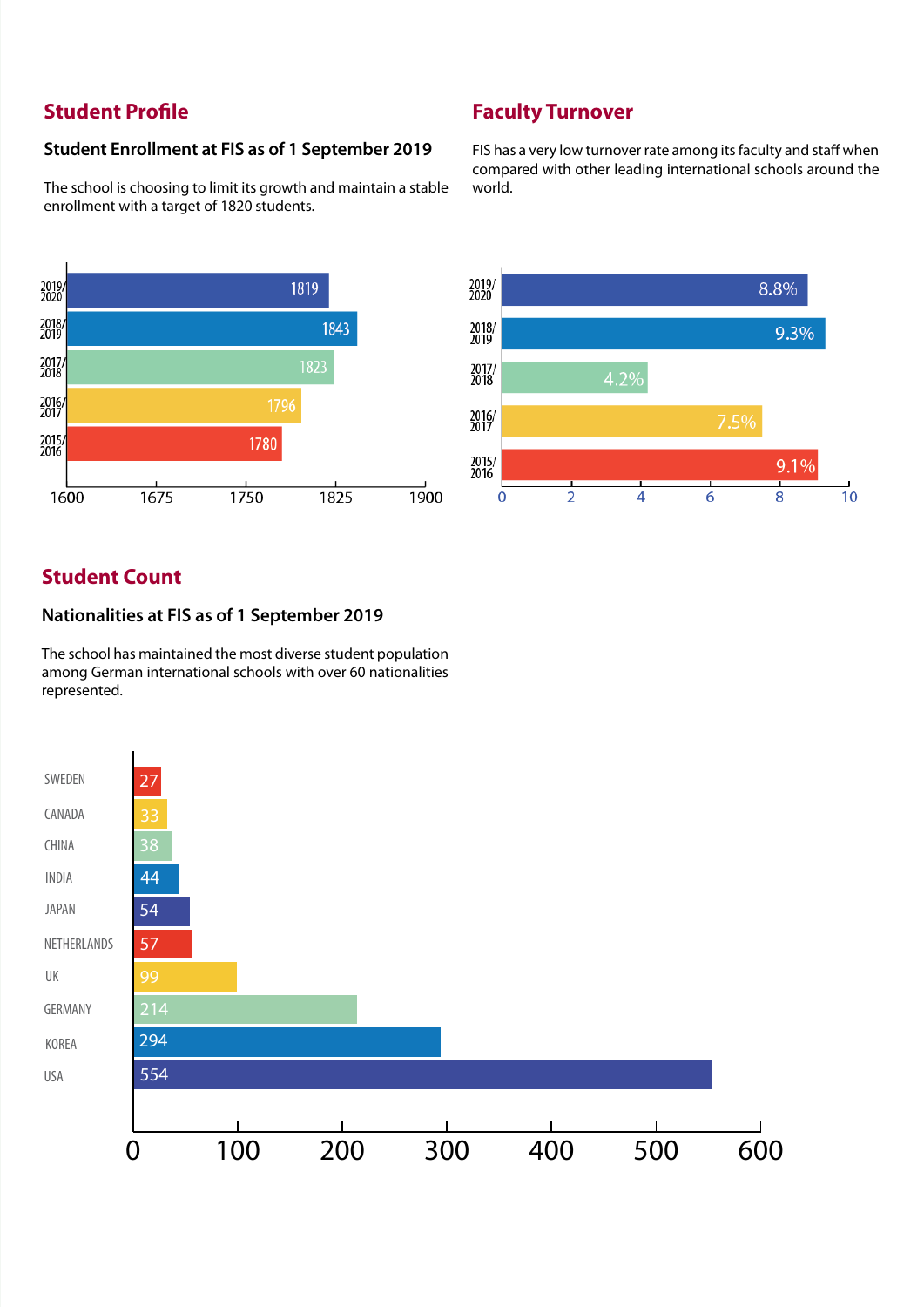

#### **IB Programme Participation for the Classes of 2016–2020**

| <b>Graduating Year</b>            | 2020       | 2019       | 2018       | 2017       | 2016       |
|-----------------------------------|------------|------------|------------|------------|------------|
| <b>Students Taking IB Courses</b> | 134 (100%) | 143 (100%) | 126 (100%) | 118 (100%) | 118 (100%) |
| <b>Students Taking IB Diploma</b> | 116 (87%)  | 121 (85%)  | 115 (91%)  | 108 (92%)  | 106 (90%)  |

#### **IB Diploma Results for the Classes of 2016–2020**

| <b>Graduating Year</b>                             | 2020       | 2019      | 2018      | 2017      | 2016      |
|----------------------------------------------------|------------|-----------|-----------|-----------|-----------|
| <b>Total IB Diploma Candidates</b>                 | 116        | 121       | 115       | 108       | 106       |
| <b>Number Passed</b>                               | 116 (100%) | 116 (96%) | 113 (98%) | 103 (95%) | 104 (98%) |
| <b>Average Score of</b><br><b>Those Who Passed</b> | 36         | 35        | 36        | 35        | 36        |

#### **Placement of the Class of 2020**

| Universities & Colleges   Number of Students |     |
|----------------------------------------------|-----|
| USA/Canada                                   | 33  |
| United Kingdom                               | 33  |
| <b>Netherlands</b>                           | 21  |
| Europe/Other                                 | 5   |
| Korea                                        | 6   |
| Germany                                      | 14  |
| Japan                                        | 4   |
| Australia                                    | 3   |
| <b>Total</b>                                 | 119 |
| Gap/Service Year                             | 15  |

## **An impressive 27% of IB students scored between 40–45 points!**

Traditionally, one third of FIS graduates attend universities in the UK, one third in the USA/Canada and the remaining third elsewhere in the world. The Class of 2020 had an increase in matriculation to Germany due, in part, to concerns related to Covid-19.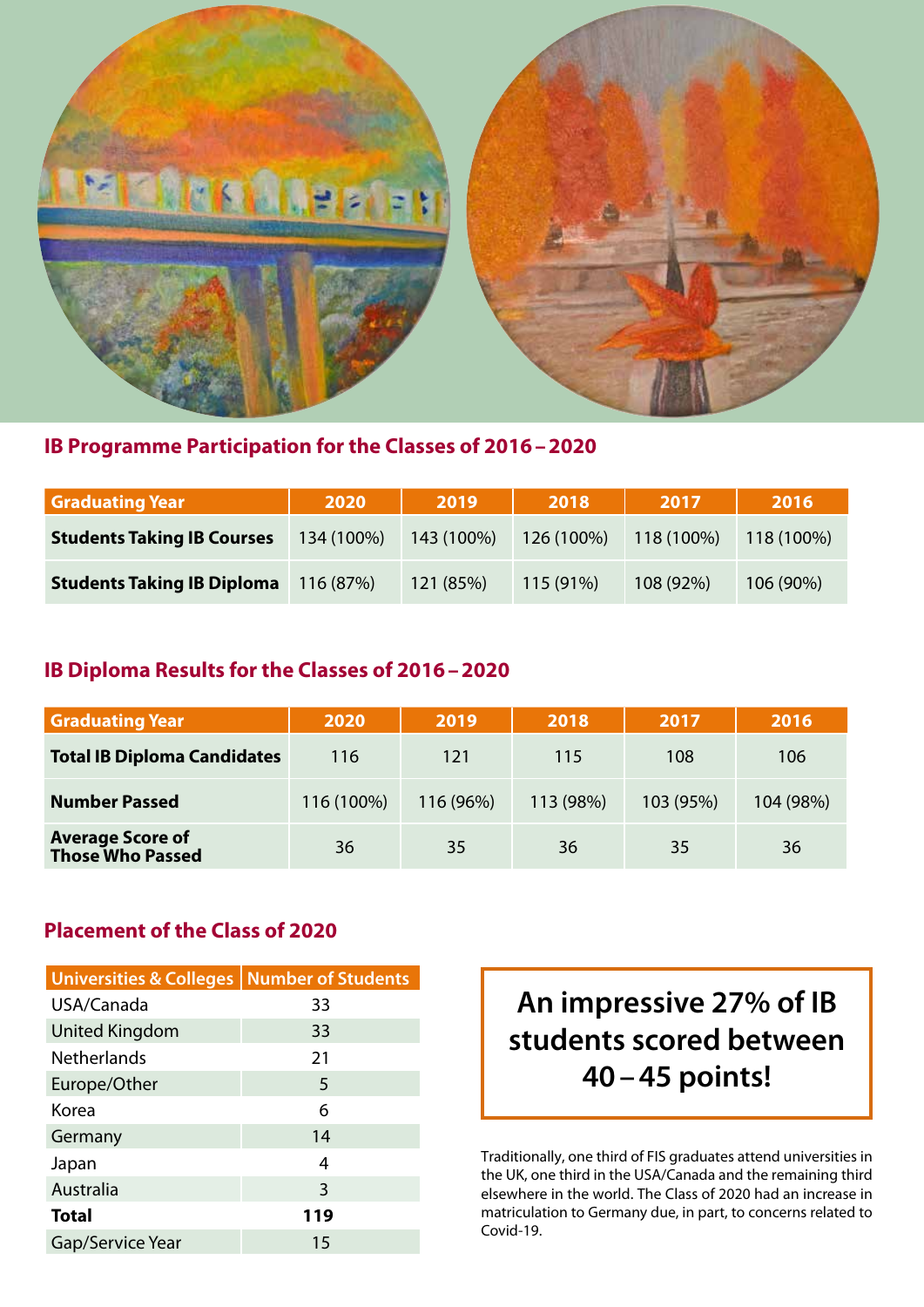

#### **Measures of Academic Progress (MAP) Norms**

FIS uses Measures of Academic Progress (MAP) as its standardized testing instrument. This tool compares FIS students against a sample group of roughly three million other students. As can be seen from the data below, FIS students exceed the MAP norm in all testing areas. The spring MAP data is used to demonstrate academic growth of individual students each year. FIS uses Grade 9 MAP data in mathamatics to help inform its placement of students in one of three levels of math classes.

| Grade | <b>MAP</b> Mean | <b>FIS Mean</b> |
|-------|-----------------|-----------------|
| 3     | 198             | 206             |
| 4     | 209             | 216             |
| 5     | 217             | 224             |
| 6     | 222             | 232             |
| 7     | 226             | 243             |
| 8     | 229             | 249             |
| 9     | 232             | 260             |

#### **Mathematics Spring 2020**





**MAP Mean FIS Mean**



#### **Reading Spring 2020**

| Grade | <b>MAP</b> Mean | <b>FIS Mean</b> |
|-------|-----------------|-----------------|
| 3     | 195             | 202             |
| 4     | 203             | 210             |
| 5     | 209             | 216             |
| 6     | 214             | 220             |
| 7     | 216             | 232             |
| 8     | 219             | 230             |
| 9     | 221             | 241             |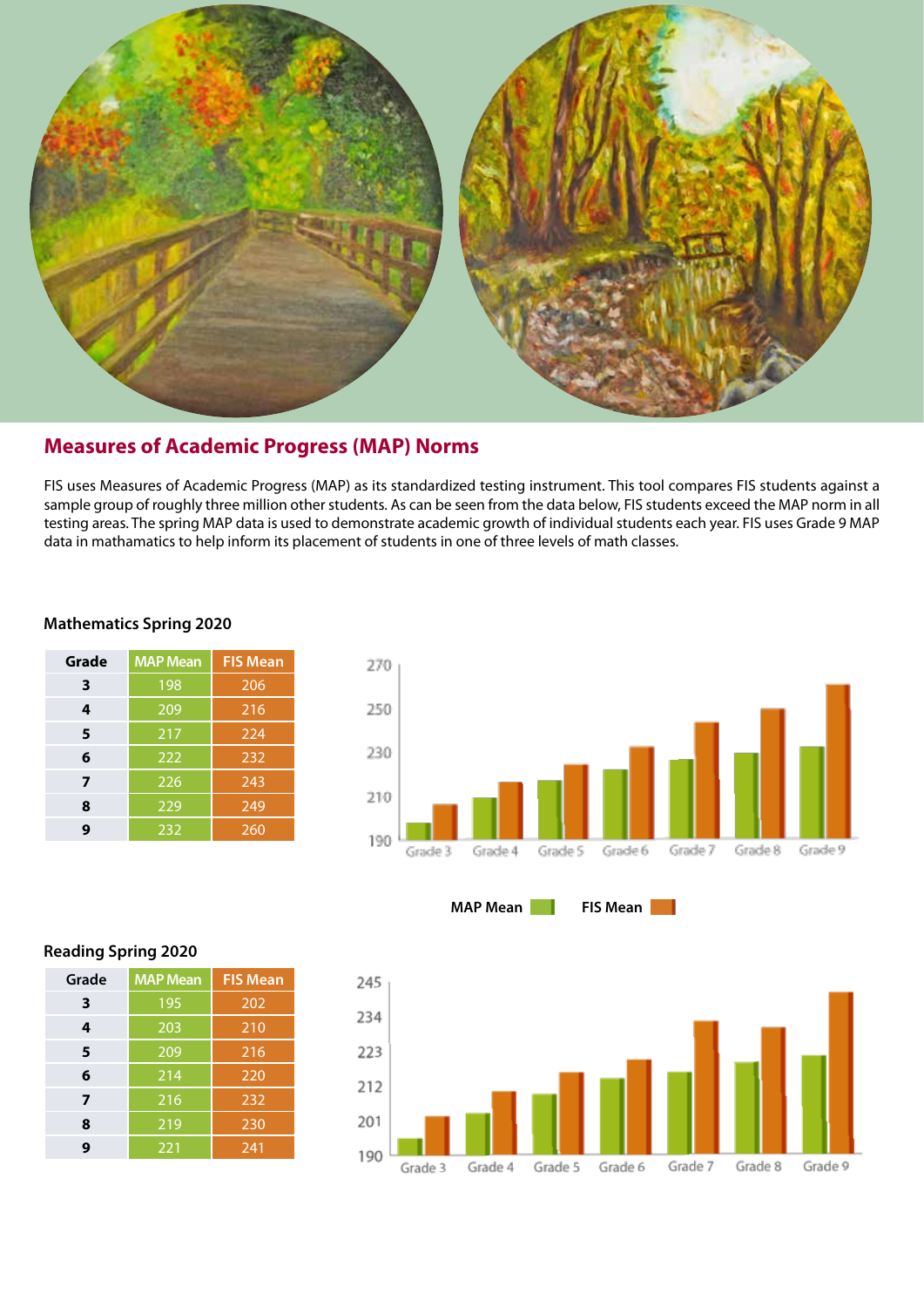#### **FIS Annual Fund**

FIS. Now in its 11th year, the purpose of the fund is two-fold. The Fund finances new and innovative learning initiatives outside the solidarity, create diversity and improve the learning lives of our

Donors to the Annual Fund represent the entire FIS Community: Faculty & Staff, 9 % Alumni (14 % 2018/19), 1 % (3 % 2018/2019) 2019/20 Annual Funds is as follows:

| <b>Unrestricted Gifts:</b>            | € 38.320         |
|---------------------------------------|------------------|
| <b>Student Scholarships:</b>          | €4.946           |
| Other (divisional/depart. donations): | $\epsilon$ 2.220 |
| <b>Service Groups:</b>                | $\epsilon$ 2.041 |
| Awards:                               | $\epsilon$ 545   |
| <b>Total Annual Fund Donations:</b>   | €48,072          |

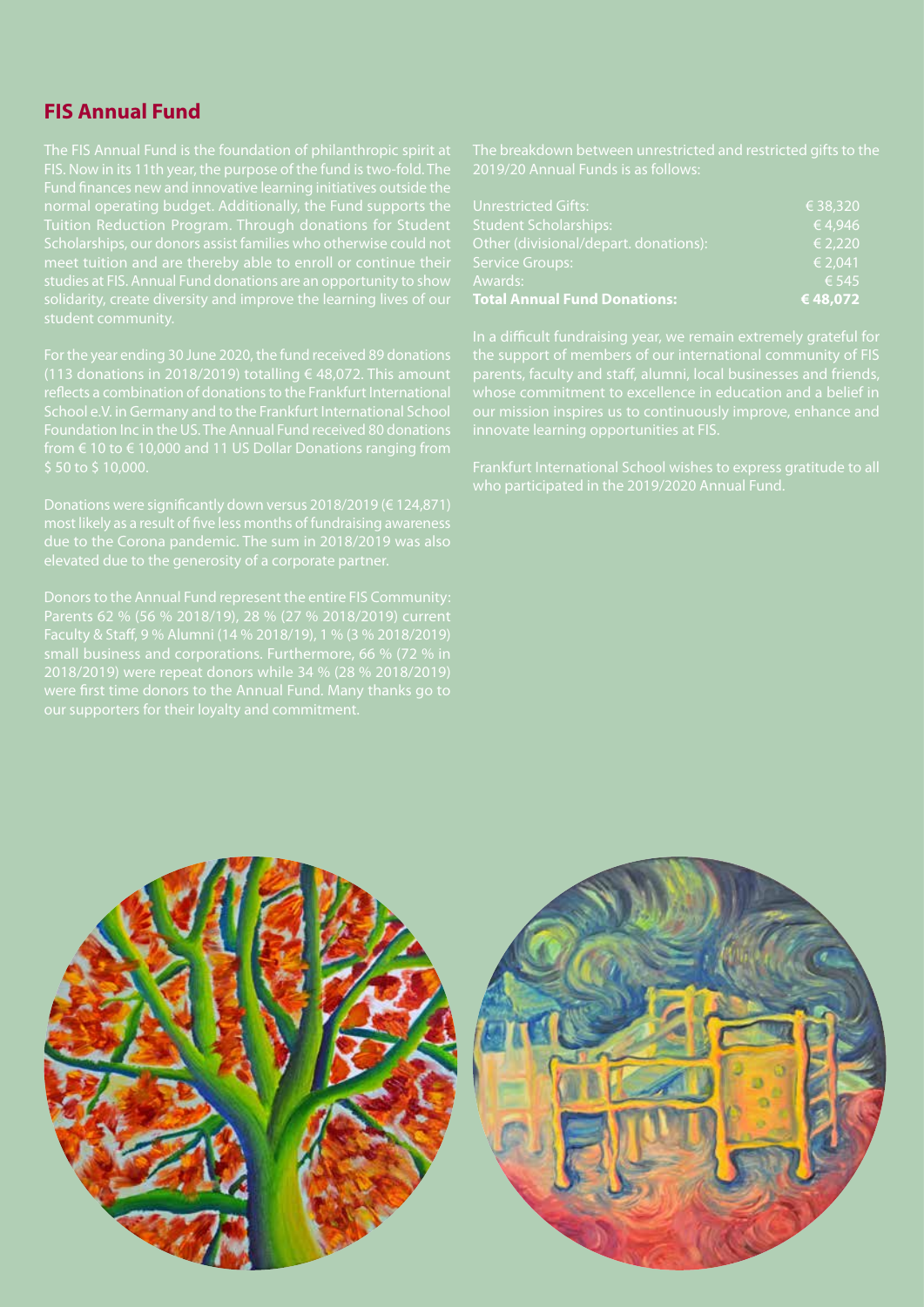#### **Annual Fund Donors 2019/2020**

Gayle Marie Angbrandt Anonymous (multiple) Aspinwall Family Scott Bain Andrea & Peter Besthof Borbély Family Ralph and Sabine Brandes Gareth and Judy Brewster Gabriele Broszeit Andrew and Alicia Chaplin Caroline Cooney Cowan Family Maria Joao de Campos Monteiro and Andreas Bühlmeier Arthur and Coco de Jong Xinyi Dai Carlos Demera Tobias Doehringer Falk Family Fang Wang Family Dr. Michael and Christine Fischer Fochtman Family Frank Goetze Ward and Marlene Greenberg Michael Grover Ulf and Maria Grunnesjo Dave and Alessandra Hawthorne Hofmann Family Hans C Hornbostel Tao Huang Samantha Hung Sa-Yool Jung and Eun-Young Heo Jeff Kalas Yama Karimi Shelly and Emmett Kelly Carol Koepsell Carol Kossler Kai Kottwitz Keiko Kuhnke

Robert and Marion Lempka Constantin and Carrie Loebus Loeffler Family Grace and Chris McCullum Michael, Barbara & Hunter McDowell Dr. Susan McEwen-Fial and Dieter Fial Manuel and Gioia Morasch Lionel Munoz Jeffrey and Katherine Muretta Don Nagle Newman Family Gary and Christine Noble Atsushi and Yuko Nozawa Bruce and Miriana Olson William Yang Frank and Renate Riemensperger Marina Vidal de Ritter and Gerhard Ritter Jacqueline Roemer Tristan Roemer Stefan Walter and Katherine Sawyer Dr. Frederick Sax Wendy Sax Wai-Yee Schmidt Drs. Erin Schuman and Gilles Laurent Constantinos Siaflas Paul and Claudia Spencer Richard and Heidi Stalter Natalia Sternberg Christiane Storm Sabine Theis Vera Thiers Fang Wang Shawn and Seije Ward Deborah Cannon and Anthony Winch Xiaolan Xu and Rui Long Song Xue Qing Yu Cheryl Zeigler Michael Zink Yue Zou

Corporate Friends Buchandlung Bollinger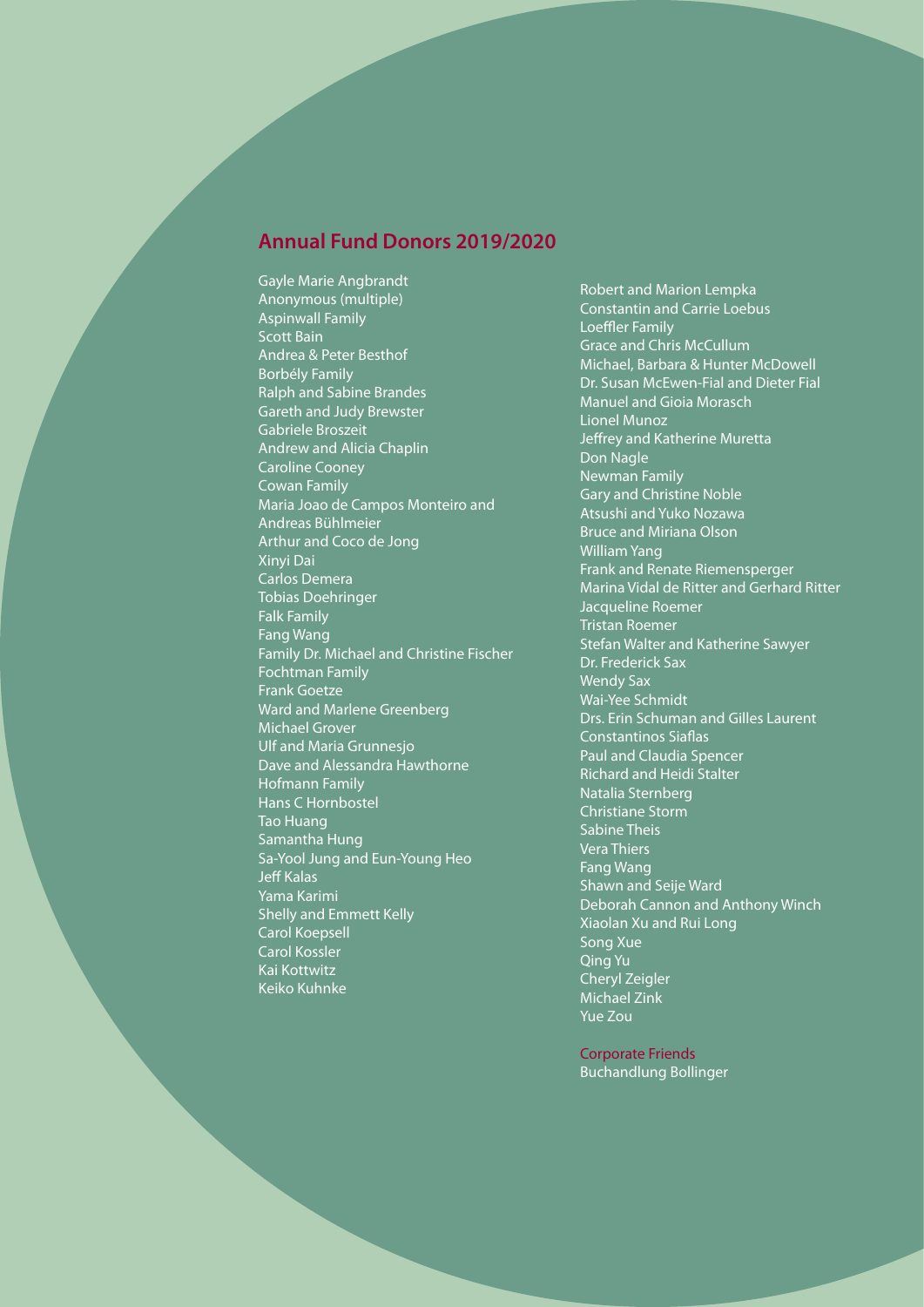The figures in thousand euros in this Annual Report represent the school's financial status as of 30 June 2020, in accordance with the audit conducted by BDO Deutsche Warentreuhand.

#### **Source of Revenue**



**Expenditures**



**Tuition 42,672 Transportation 1,823 Capital Assessment 4,527 Other 3,058 Total 52,080**

*in T EUR*

|                                             |                            | Salaries & Soc. Benef.      | 36,087 |
|---------------------------------------------|----------------------------|-----------------------------|--------|
| 8.1 % Depreciation                          | 0.4 % Interest on Mortgage |                             | 4,013  |
| 3.5 % Transportation                        |                            | <b>Utilities</b>            | 0,567  |
| <b>3.7 % General -</b><br>5.6 % Maintenance | Salaries and               | <b>Administration</b>       | 0,382  |
| 0.7 % Administration                        | Social Benefits 69.2 %     | Maintenance                 | 2,907  |
| 1.1 % Utilities                             |                            | General                     | 1,933  |
| 7.7 % Educational                           |                            | <b>Transportation</b>       | 1,813  |
|                                             |                            | <b>Depreciation</b>         | 4,215  |
|                                             |                            | <b>Interest on Mortgage</b> | 0,216  |
|                                             |                            | <b>Total</b>                | 52,145 |
|                                             |                            |                             |        |

**Assets** 

#### *in T EUR*



Darren Trebel and Jessica Russo Scherr challenged FIS IB Diploma art students to use discarded paper towel tubes as they wandered the campus to create artwork with a unique telescopic view. Students captured the beauty of the fall colors at FIS in stunning fashion and have displayed them outside of art rooms in an exhibition titled "A World of Opportunities." We are grateful for their unique "tunnel" vision that has enlivened this Annual Report.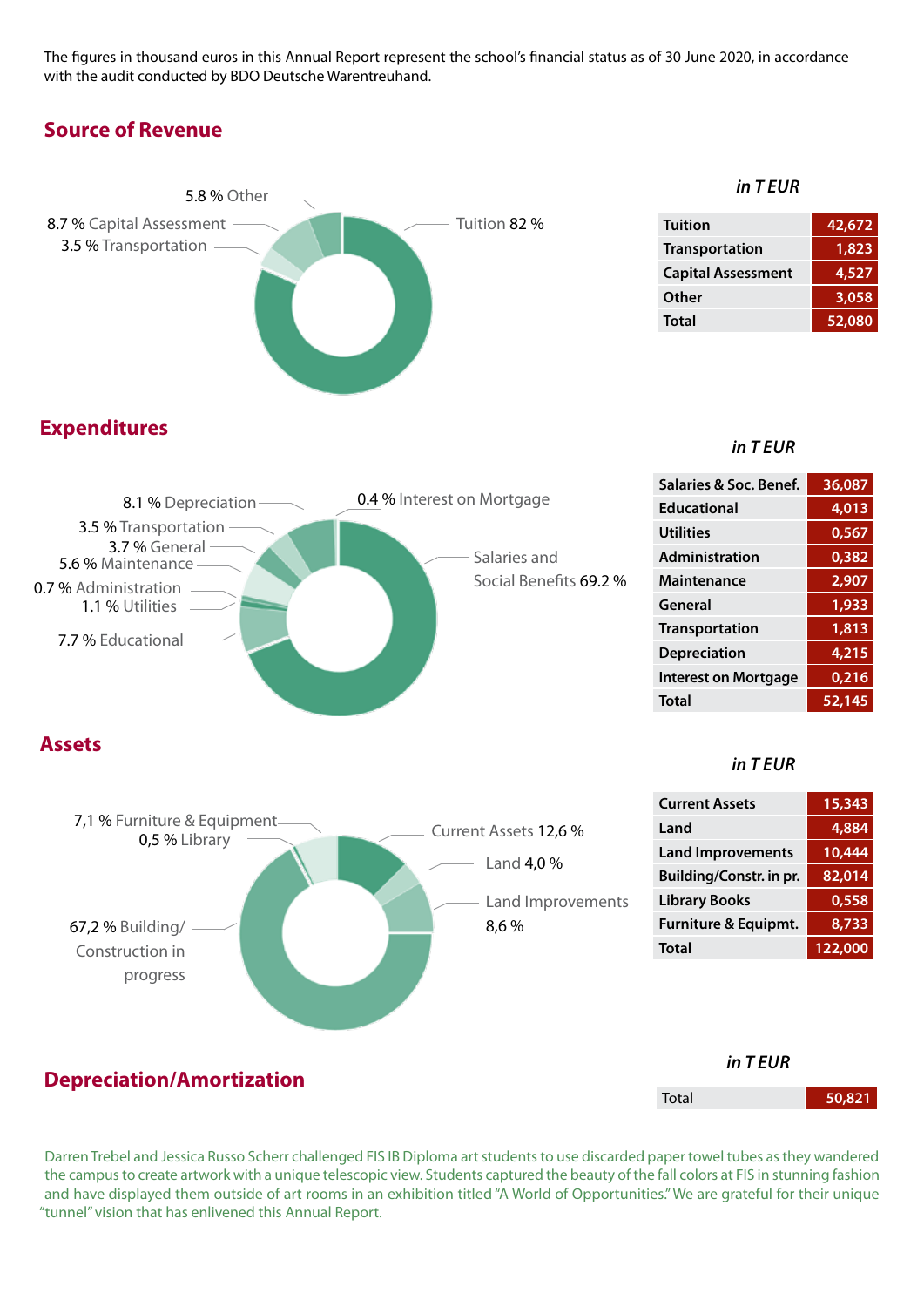